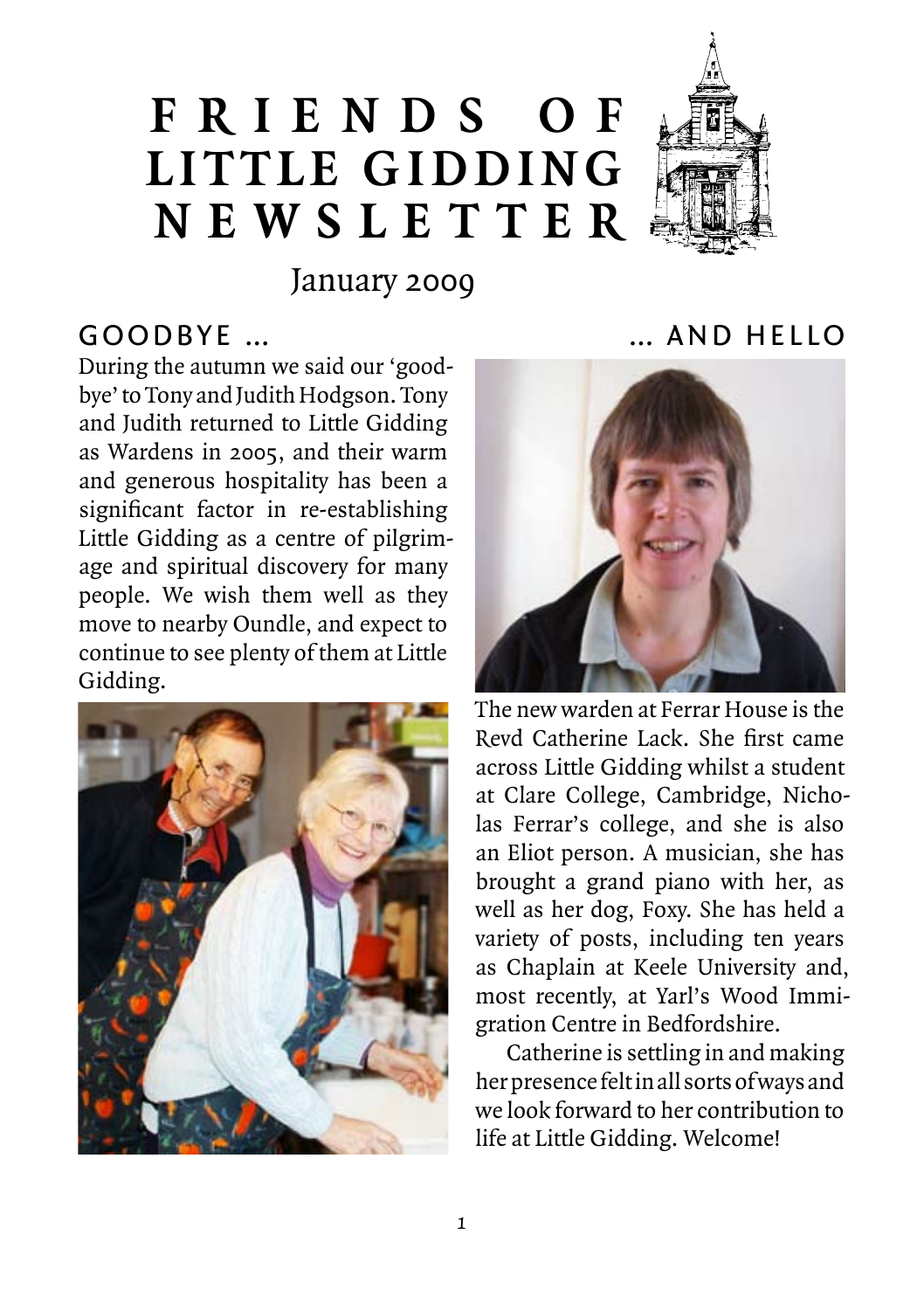#### THE T S ELIOT FESTIVAL 2008

*Charles Bennett attended the Eliot Festival last May and wrote this review of the day, which like previous years was held in poor weather!*

It was raining as I drove up the undulating lanes to Little Gidding. A mild and gentle rain, exactly the kind of rain George Herbert might have known. It's tempting to imagine him walking up to see his friend Nicholas Ferrar at Little Gidding. And tempting too, to imagine a meeting out of time between Herbert and T S Eliot.

Such meetings between poets were the focus of the third T S Eliot Festival, held at Little Gidding in May (to mark Eliot's visit in May 1936). The



Festival is a cross between a village fête, a wedding and a vicarage tea party. It's held for the most part in a marquee, where we sit on wobbly chairs and hear the patter of rain during the first speak-

er's event. Peter Stanford promises to talk about poetry and religion. But this is too vast a topic, and in thoroughly entertaining manner, he settles down



to talk about C Day Lewis and then, in conclusion, three religious poets: Blake, Milton and Dante.

The mention of Dante was perfectly apposite, as a theme began to emerge which gently insinuated the events of the day. After tea, Rosamond Richardson delivered a seriously delightful



and genuinely thought-provoking talk which imagined a meeting of Eliot and Dante (both stroking a cat). This was a powerful and really absorbing talk, delivered with moments of humour but searing with academic insight. There was a good deal of talk about fire, and being redeemed from fire by fire, which only made me shiver and turn up my collar. I wished I had worn warmer clothing. Not to mention waterproof shoes.

After a spot of delicious supper, thoughtfully prepared and served to the accompaniment of a jazz quartet, we returned to listen to Sean O'Brien. winner of the T S Eliot Prize in 2007. O'Brien is a marvellous poet and a really commanding but gentle and jovial character. His reading was the best I've ever heard, and he balanced longer dark poems with short witty





ones to manage the mood perfectly. He read some wet poems to begin with, from *The Drowned Book*, which really suited the atmosphere. He then read some of his translations of Dante's *Inferno* – which completed the day perfectly.

As I drove away to the sound of a robin, a late Beethoven string quartet could be heard drifting into the evening from a recording being played in Ferrar House. It was a charming and very good day. I thoroughly enjoyed myself. Next year I'll wear my walking boots and a fleece!

*Dr Charles Bennett is Programme Leader for the BA in Creative Writing, University of Northampton, former Director of the Ledbury Poetry Festival*

*Illustrated: facing page Peter Stanford and Rosamond Richardson; this page Sean O'Brien and (above) Giles de la Mare, who read an unpublished Eliot poem about his grandfather Walter.*

*Pictures by Tom Ambrose.*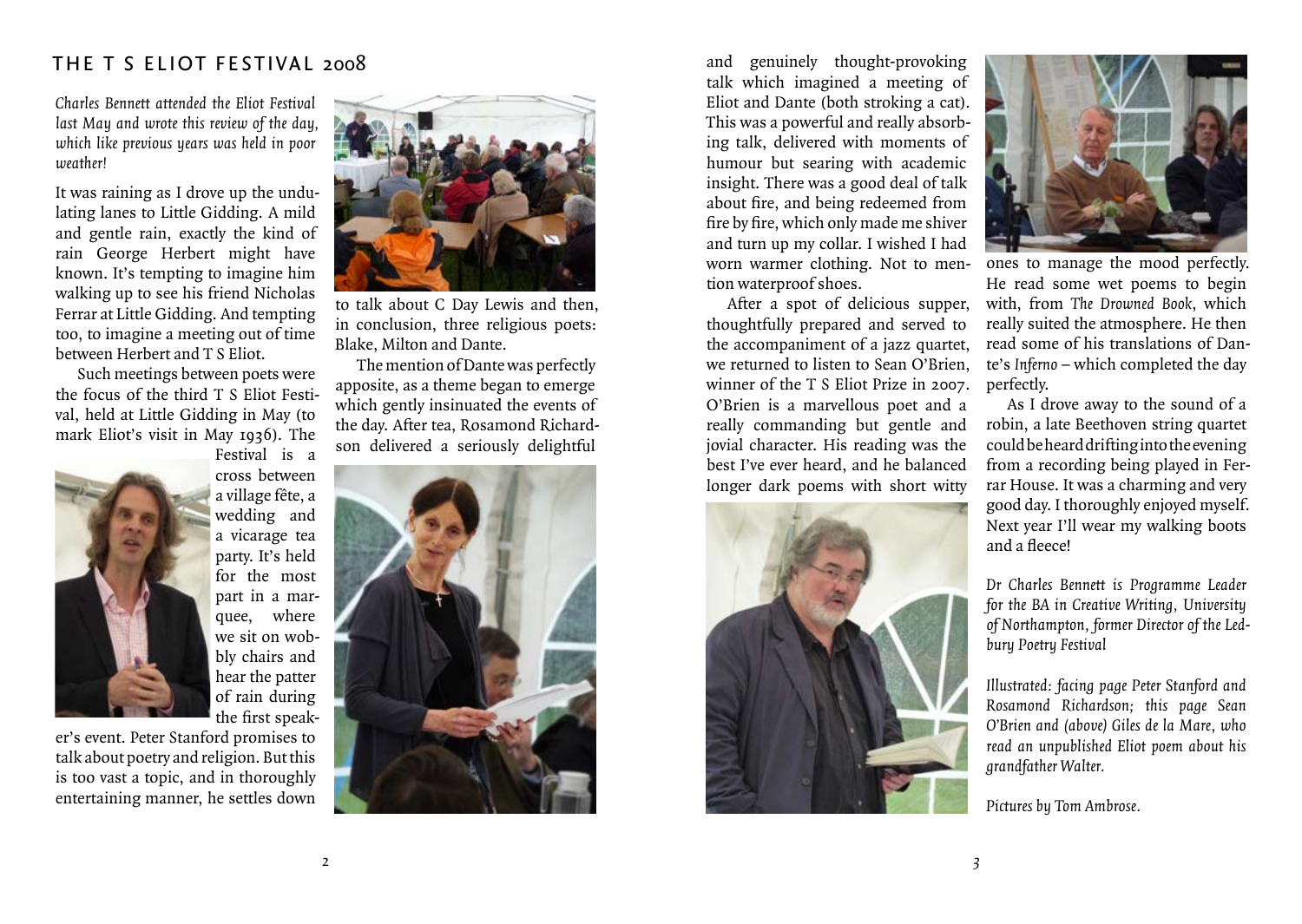## LITTLE GIDDING PILGRIMAGE

*the Pilgrimage, and what it was like.*

Originally I had not intended to go on the Pilgrimage but just to attend the Holy Communion service at St Mary's Church, Leighton Bromswold. It was a lovely service led by the Revd Jackie Duck, with well-known hymns by George Herbert being sung as the sun streamed through the tall windows of a flower-bedecked church. After the service those attending walked along The Avenue to the 'Green Man' where with fellow pilgrims we enjoyed a light lunch of delicious soup and cheese. As my friend Jan was intending to walk I decided that I would join her.

The Pilgrimage began at the Hundred Stone which is situated just outside the church in Leighton. At 1pm we gathered around for the first set of readings, 1 Samuel 3.1–11 and 'an episode from the childhood of Nicholas Ferrar'. We left walking down the hill out of Leighton Bromswold to Salome



*Miriam Payne tells how she came to join in*  Wood (this part of Cambridgeshire isn't flat) about two miles away. The weather was perfect for walking and there was lively conversation as we walked up hill towards Salome Wood. We gathered by the side of the road which cut through the wood for the second set of readings, Acts 5.12-16 and 'Caring for the sick and needy at Little Gidding'.

> We continued to walk, at a gentle pace, through the lovely, peaceful countryside until we reached The Village Hall at Hamerton: a distance from Salome Wood of about another two miles. Jackie Duck was there to greet us and we were pleased to be able to sit down for a rest, while Judith Hodgson kindly offered water with lime cordial added if required (very refreshing).

> After a short rest we gathered outside the village hall for the third pair of readings, Philippians 4.4–7 and 'the life of prayer at Little Gidding'. We proceeded out of Hamerton on the road to Sawtry but as we neared the Hamerton Wildlife Park we turned left onto a wide track which led across the fields to Steeple Gidding. Again the scenery was lovely and the conversation very enjoyable. Before reaching Steeple Gidding Church we had to cross a field which contained a herd of cattle. The Pilgrims had spread out by this time and I was walking beside a gentleman. All of a sudden the cattle

began to run towards us very quickly, it seemed like a stampede! We stood still and at the last moment the cattle veered off, running up the hill to the far end of the field. We reached Steeple Gidding safely but all the time whilst in that field I kept a keen eye on the cattle.

Steeple Gidding Church is lovely and I was able to sit in a pew and have a time of quiet contemplation before we assembled for the fourth readings, Ecclesiasticus 39.6–11 and 'Study and Teaching at Little Gidding'.

The next part of the Pilgrimage was truly amazing – we walked together almost two by two and sang the Litany. This was something that I hadn't done before; what a wonderful experience walking through the countryside singing and praising God in the midst of his wonderful creation. We arrived at Little Gidding and proceeded to St John's Church with the tomb of Nicholas Ferrar immediately in front of the entrance to the church. Here we gathered for the final readings, John 12.24–26 and 'the last days of Nicholas Ferrar'. Before going into the church the Venerable Hugh McCurdy, Archdeacon of Huntingdon and Wisbech, laid a wreath of flowers on the tomb of Nicholas Ferrar.

Evensong followed and brought a wonderful end to the Pilgrimage with beautiful singing from the choir, the Hurstingstone Singers, leading the

singing with music and anthems from the time of the Ferrars, and for me a 'Now' word given by Hugh McCurdy which was very inspirational.

The whole day was rounded off with a delicious tea and enjoyable conversation. For me, who had not been to Little Gidding before, the whole experience was truly uplifting. I was so pleased that I made the decision to be part of the Pilgrimage. The Pilgrimage gave one the opportunity to walk with and talk to so many other pilgrims, and everyone was so welcoming and friendly which added to a great day.

Would I go on a Pilgrimage again? The answer is a resounding 'Yes'. I hope there is another next year.

A truly memorable day. My thanks to all who made this experience possible.

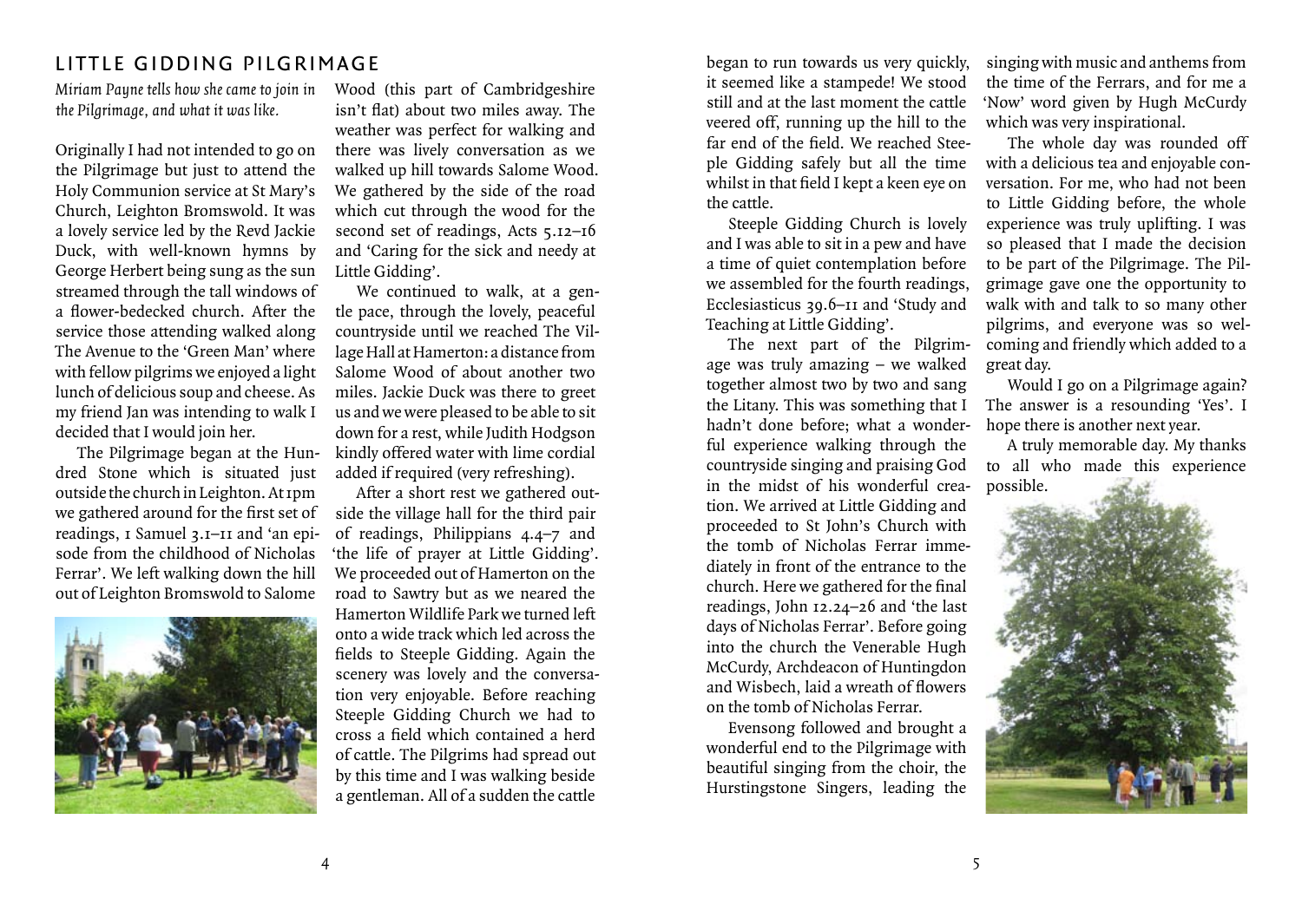## Ne ws from Ferrar House

Little Gidding is a wonderful place. The atmosphere, the people, the round of prayer, the endless washing-up, the Poetry evenings, the variety of people who share the dinner table is very special, and surely unique.

'… You are not here to verify, instruct yourself or inform curiosity, or carry report, you are here to kneel where prayer has been valid …' I'm quite sure that every person reading this will be familiar with those words, but they bear repeating for what they say to each person who comes here. We are part of the living stream of history here, making it as we go. I write this on the day after Barack Obama's Inauguration – made the more special for me by the presence at Ferrar House of Annah, a Ugandan volunteer, who is so excited about what is happening.

I have inherited a going concern, and the volunteers currently here are very special people: Annah, who has been here most of the past year; and Hannah, who (re-)joined a few weeks after me. I am now exploring, with others, where Ferrar House is going. I was appointed temporarily, but am now planning to stay longer, so the way is open. Some ideas include:

- • Musical evenings: to complement the Poetry evenings
- • Training: it's an excellent venue
- • Spiritual direction: continuing what I've done in previous ministry
- • Quiet Days: it's such a special place
- Between the front door and the church is a nearly empty (weeded) bed ready for the gardeners among you who cannot bear to throw out cuttings, spare plants etc: our gardeners will then decide where to plant them finally. Please do tell me what you would like to happen – I'd love to hear your ideas.

I am convinced that the prime purpose of our being here is to pray, so that will remain at the heart of all we do. To that end, we maintain the round of prayer at 10.00, 12.00 and sundown each day, so far as we are able (usually Wed–Sat).

## NICHOLAS FERRAR DAY AND THE FRIENDS' AGM

The feast day of Nicholas Ferrar was celebrated on Thursday 4 December. The Revd Tony Hodgson presided at Holy Communion in a bitterly cold church, followed by lunch in Ferrar House which was almost as cold as the church because the heating oil had not been delivered. Still, the food and the company were good and warming.

Two days later, on Saturday 6 December, many of the same people reassembled for the AGM of the Friends. The Revd Tom Gillum presided at Holy Communion, and the AGM followed.

Tom Gillum stood down as Chairman after three years and Simon Kershaw was elected in his place. We are very grateful to Tom for his hard work as Chairman, and for the benefit of his experience and wisdom. Tom remains on the Committee, so we shall not lose this. Susanna Ferrar also decided not to seek re-election as Secretary. Again we are grateful for

her enthusiasm and love of Little Gidding, and for her hard work. Susanna also remains a Committee member. As Secretary we were pleased to elect Judith Hodgson – we are delighted that Judith will retain a formal place in the workings of Little Gidding after her and Tony's retirement as Wardens.

John Newman agreed to continue as Treasurer but will stand down in the spring when the Committee will appoint a new Treasurer.

Following this reshuffle among the officers, the remaining committee members were re-elected: Tony Hodgson, Mark Mills-Powell, Canon Paul Rose, and Bob Torrens, together with Tom and Susanna. (In addition, Richard Scott remains as the nominee of the Little Gidding Trust and Michael Keck has been nominated by the Giddings PCC; Catherine Lack is ex officio a committee member as Warden.) *Below, members of the Friends gather in the Eliot Room at Ferrar House for the AGM*

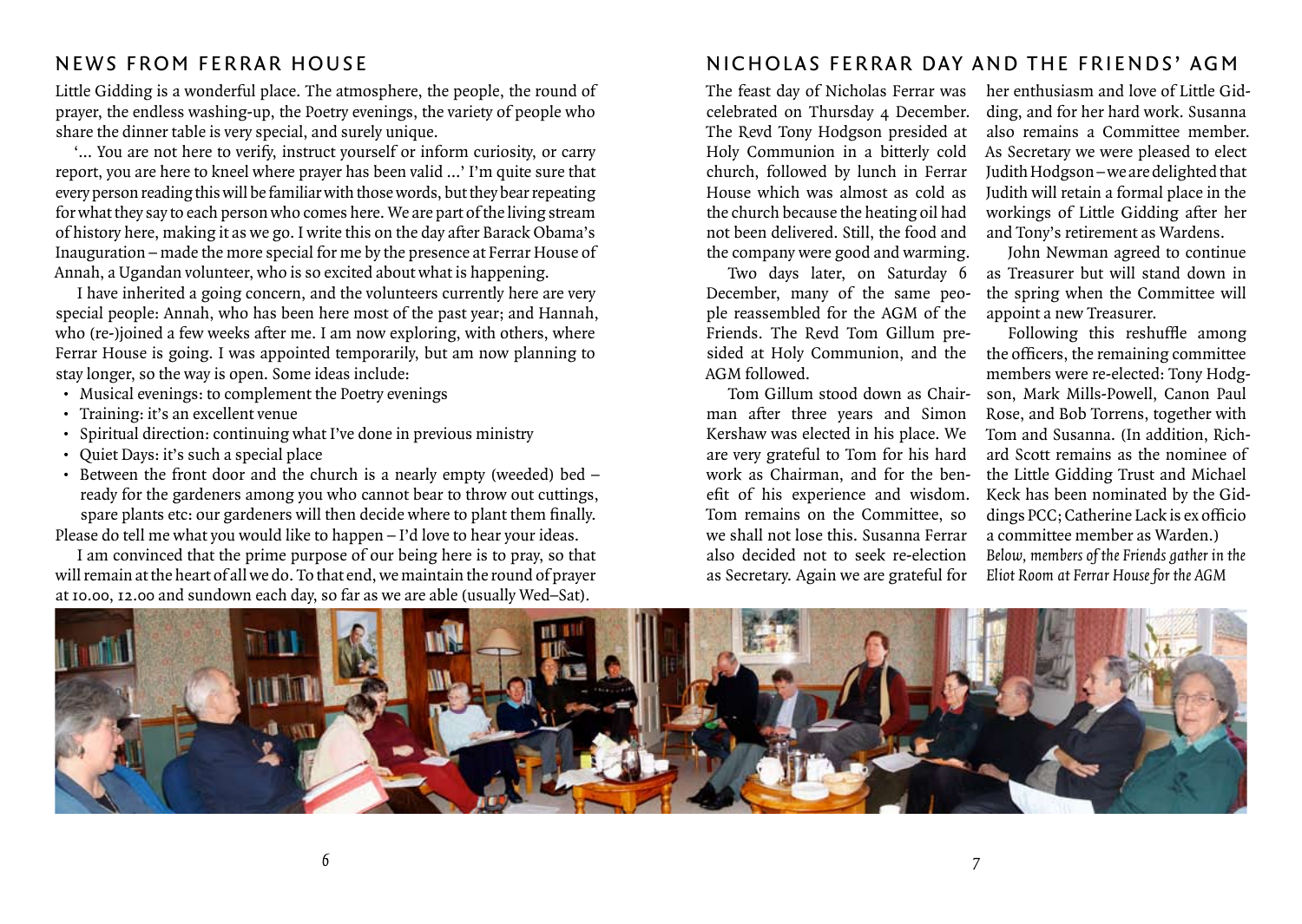## 2009 Pilgrimage

The Little Gidding Pilgrimage this year will be on **Saturday 11 July**. It will be led by Bishop John Flack, presently an assistant bishop in the diocese of Peterborough, shouldering much of the episcopal work during the illness of Bishop Ian Cundy (who himself led the Pilgrimage a few years ago). Before his retirement, Bishop John was Director of the Anglican Centre in Rome, and the Archbishop of Canterbury's envoy to the Vatican, and he was earlier Bishop of Huntingdon in the diocese of Ely. So he is well-known to many on either side of the diocesan boundary which runs alongside the Giddings.

It is expected that the Pilgrimage will take a form similar to last year's, in which Holy Communion was celebrated in Leighton Bromswold Church, and after lunch pilgrims walked the five miles to Little Gidding, with stations for prayer and readings, rest and refreshment. Evensong at Little Gidding Church was followed by the essential ritual of Tea at Ferrar House.

More details will be in the next Newsletter, but please put the date in your diary now: **Saturday 11 July: Little Gidding Pilgrimage**. We hope to see you there, and do encourage your friends to come as well.

# 1<sup>1</sup>/<sub>2</sub></sub> WARDENS, 18 TONS IN A FIELD, GOOD FOOD

Catherine lists some highlights (and lowlights) of her first three months.

The ½-warden relates to my assistant, who has four legs, a loud bark, and lots of enthusiasm. She also loves chasing her second cousins (the foxes) through the fields. She has nearly as much to learn as I do.

*18 tons in a field relates to the Pickfords van which, when delivering my furniture (including the grand piano), decided to come via Steeple Gidding, and slid into the field. Three hours later the same thing happened to the rescue vehicle …* 

Lots of good food – Mary, the cook, ensures that we are well-sustained here.

*Feeling like the foolish virgin when the whole house ran out of oil on one of the biggest days of the year – Nicholas Ferrar Day.*

Introducing myself at a church a little way away, as the Warden of Ferrar House, 'The only warden I know of is in Trollope'.

*Learning how to stand ( fairly) safely on pews, to light the candelabrum in the church.* Doing battle with the fire alarm system.

*Having a wonderful Evensong by candlelight in the church, when a group from St Paul's Cathedral arrived rather late. (continued opposite)*

## From the Chairman

#### *Dear Friends*

I first visited Little Gidding in 1986 and joined the Friends a couple of years later. The intervening years have brought plenty of changes here, but sterling work by many people over the last few years has revived the hospitality of Ferrar House, and the Friends have resumed their supporting role. Now we move to the next stage with a new Warden at Ferrar House. With your support we can build on the work already accomplished.

I look forward to meeting as many of you as possible in the coming year, perhaps at the Eliot Festival in June or the Pilgrimage in July, or at some other event; do please feel free to write to me with your comments and ideas, either by post, care of Ferrar House, or by email to chair@ littlegidding.org.uk.

With best wishes,

## *Simon Kershaw*

*(continued from opposite)*

The numerous sightings of wildlife, including foxes, Woodcock, Red Kite, a family of moorhens at the bird-table (along with woodpeckers).

*Reading and praying some of the contributions to our Prayer book in church – people speak from the heart, to God, asking for our prayers.*

*Catherine Lack*

# T S Eliot Fest ival 2009

This year's annual Eliot Festival at Little Gidding will be the fourth. Preparations are well under way, and the programme is being finalized, and we will bring you full details in the next Newsletter. However, there will be the usual mix of speakers and poetry, and a live musical event in the evening in Steeple Gidding Church – lots to look forward to.

For now, please make a note of the date in your diary. The Festival will be held on

#### **Saturday 27 June**

We are hoping that the later date will improve the chances of warmer and drier weather!

On the next day, **Sunday 28 June**, the Festival will be followed by a day visit of members of the inaugural International TS Eliot Summer School, which is taking place at the University of London for a week beginning on Monday 29 June. The School is organizing a programme of talks for the Sunday and Friends and others are very welcome to attend. Sunday's programme will conclude with tea at Ferrar House and Evensong in the Church.

For more details of the Summer School see http://ies.sas.ac.uk/events/ TSE. (The Summer School is not run by the Friends, Ferrar House or other Little Gidding based group.)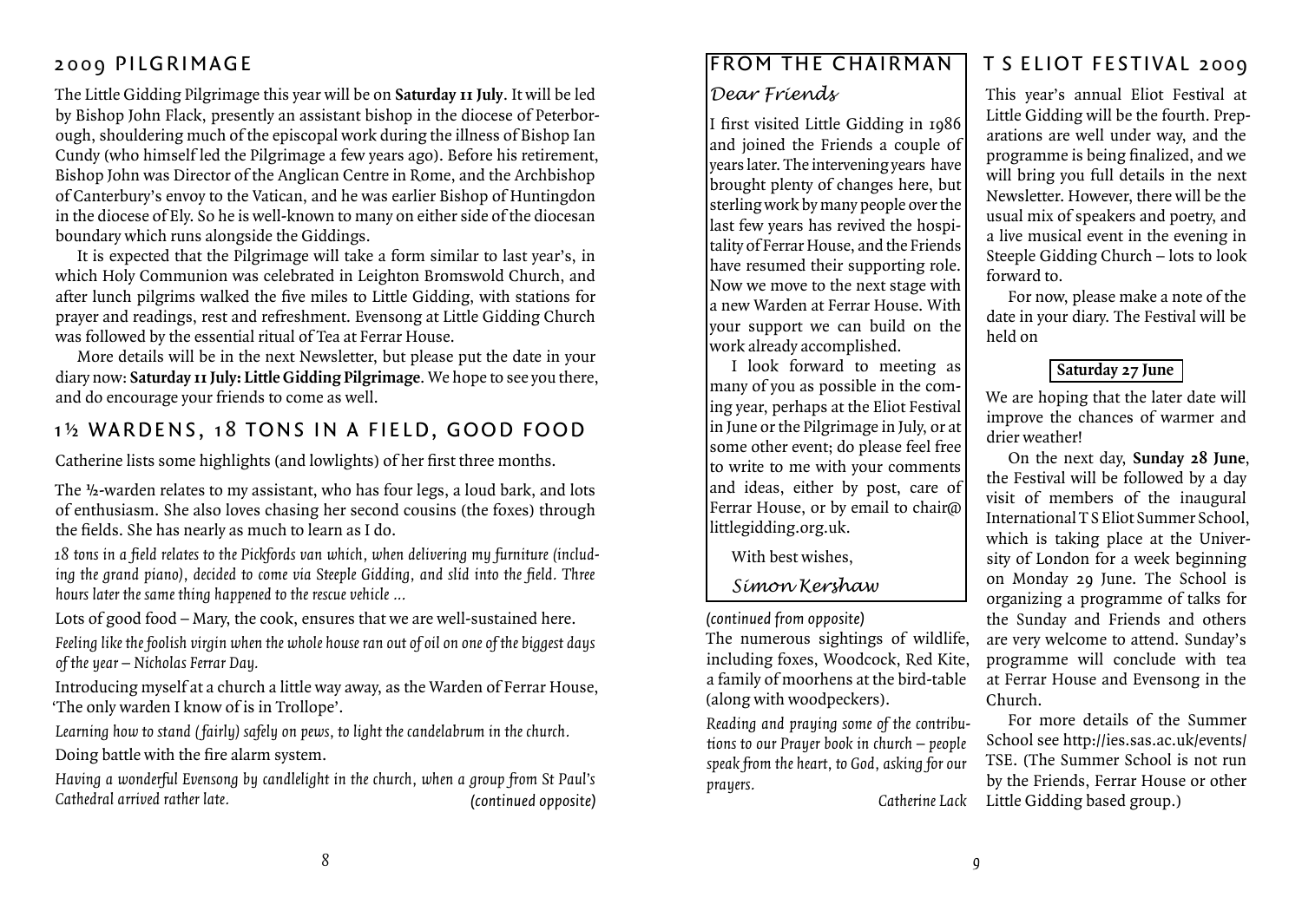# LITTLE GIDDING CALENDAR 2009

## **Poetry evenings are held at 7.30pm on the 13th of each month.**

| Friday 13 February | John Keats  |
|--------------------|-------------|
| Friday 13 March    | AE Housm    |
| Monday 13 April    | Geoffrey H  |
| Wednesday 13 May   | Dietrich Bo |
|                    |             |

fousman frey Hill ich Bonhoeffer

A Day of Prayer will usually follow the Poetry Evenings, often on the same, or similar, theme. These are held from 10am to 4pm on either the 14th of the month, or the second Sunday.

Sunday 8 February Day of Prayer

#### **Quiet Days led by Ken and Guinette Davies**

| 'Post-Resurrection Encounters'            |
|-------------------------------------------|
| 'Life's Journey'                          |
| 'Recognising Pride and Learning Humility' |
| 'Behold the King'                         |
|                                           |

#### **Regular services at Little Gidding**

| Sunday 29 March 3pm | Evensong at Little Gidding           |
|---------------------|--------------------------------------|
| Sunday 31 May 6pm   | Pentecost Evensong at Little Gidding |

## **Other Meetings and Events**

Wednesday 18 February 9pm to Sunday 22 February 12.30pm (depart by 2pm) 'Enlightenment Intensive' *Cost £375, £75 non-refundable deposit.*

*For further details contact Sally Dearman-Cummings at: sallydearman-ei@yahoo.co.uk*

Saturday 14 March 2pm AGM of TS Eliot Society Saturday 25 April 10.30am 'Eliot's Little Gidding' Day Saturday 27 June **T S Eliot Festival**

Sunday 28 June visit of TS Eliot Summer School

**Saturday 11 July Annual Little Gidding Pilgrimage**

Saturday 5 December 11am AGM of the Friends of Little Gidding

For further details about any event, to book a place or to book your own event, please contact The Revd Catherine Lack, Ferrar House, Little Gidding, Huntingdon, Cambridgeshire, pe28 5rj

telephone: 01832 293 383 email: info@ferrarhouse.co.uk www.ferrarhouse.co.uk

For an updated calendar and diary see www.ferrarhouse.co.uk/fhwebpages/ fhevents.html



*This Newsletter is published by the Friends of Little Gidding*.

*The Society of the Friends of Little Gidding is a registered charity, number 1102857, Ferrar House, Little Gidding, Huntingdon,*  pe28 5rj*.*

The Friends of Little Gidding was founded in 1946 by Alan Maycock, with T S Eliot as patron. The Society was reconstituted in 2003 and seeks to celebrate the life and memory of Nicholas Ferrar and those who in the seventeenth century formed the first Little Gidding community, making it a holy place; to help maintain the fabric of Little Gidding Church; to assist Ferrar House; and to celebrate the connection between Eliot and Little Gidding.

The main income of the Society is subscriptions and donations from its members – people who love Little Gidding, whether for its history, its air of spirituality, its peaceful beauty, its place as the inspiration for one of the twentieth century's greatest pieces of English poetry – or for the wonderful hospitality provided at Ferrar House!

Please help to support the Friends in their work by visiting and by encouraging friends and groups to visit, perhaps as pilgrims, for a quiet time, or for an organized retreat or conference; and by encouraging them to consider joining the Friends of Little Gidding.